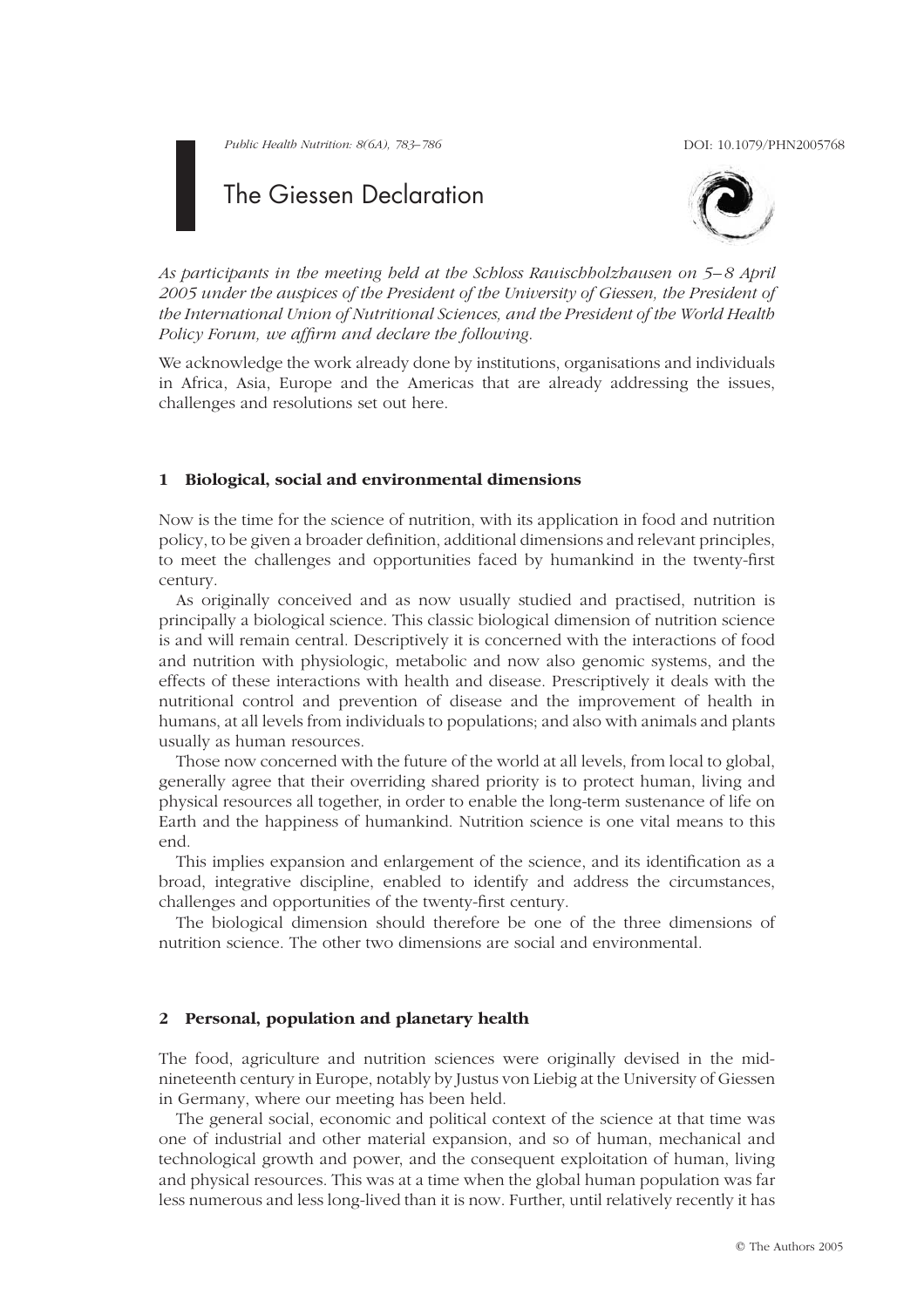generally been assumed that the world's living and physical resources were inexhaustible.

Correspondingly, application of the principles that have explicitly or implicitly governed nutrition science has created food systems that have greatly contributed to the six-fold increase of the global human population in the last 150 years. During this time non-renewable energy use, material consumption and waste generation have increased enormously. This has resulted in the depletion of many living and physical resources and changes to ecosystems, and also has heightened the contrast between and within rich and poor regions and countries in access to material and other resources.

For these and other reasons, the human species has now moved from a time in history when the science of nutrition, and food and nutrition policy, has been principally concerned with personal and population health and with the exploitation, production and consumption of food and associated resources, to a new period. Now all relevant sciences, including that of nutrition, should and will be principally concerned with the cultivation, conservation and sustenance of human, living and physical resources all together; and so with the health of the biosphere.

## 3 Food systems and nutrition science

Nutrition science needs to incorporate comprehensive understanding of food systems. These shape and are shaped by biological, social and environmental relationships and interactions. How food is grown, processed, distributed, sold, prepared, cooked and consumed is crucial to its quality and nature, and to its effect on well-being and health, society and the environment.

In the twentieth century, food production was transformed by heavy farm machinery and industrial chemistry, and now perhaps also will be by biotechnology. Food processing, including refrigeration, has enabled the supply of a wide range of foods across seasons and continents. Food manufacturing, retailing and distribution are now increasingly concentrated in fewer hands. Traditional cuisines are being replaced by new eating patterns framed by new technologies, ways of living and economic structures.

Nutrition science can and should engage with the development of technologies and with their impact on food systems. These profoundly affect the relationship between food and the health of people, populations and the planet, and will continue to do so.

These are additional reasons why it is time to reformulate nutrition science to include social and environmental as well as biological dimensions.

## 4 The general challenges of this century

The world is now experiencing a general period of accelerating social, technological and environmental changes. Many of these changes are interrelated.

Nutritional status and resultant human health at all levels, from individual and communal to national and global, are affected by these unprecedented changes. Nutrition science has the responsibility and the ability to make a difference for the better.

This twenty-first century in many respects shows prospects of opportunity and prosperity for the minority that enjoys stable entitlements including physical and financial security, adequate, nourishing and safe food, safe water supplies, and good education and health.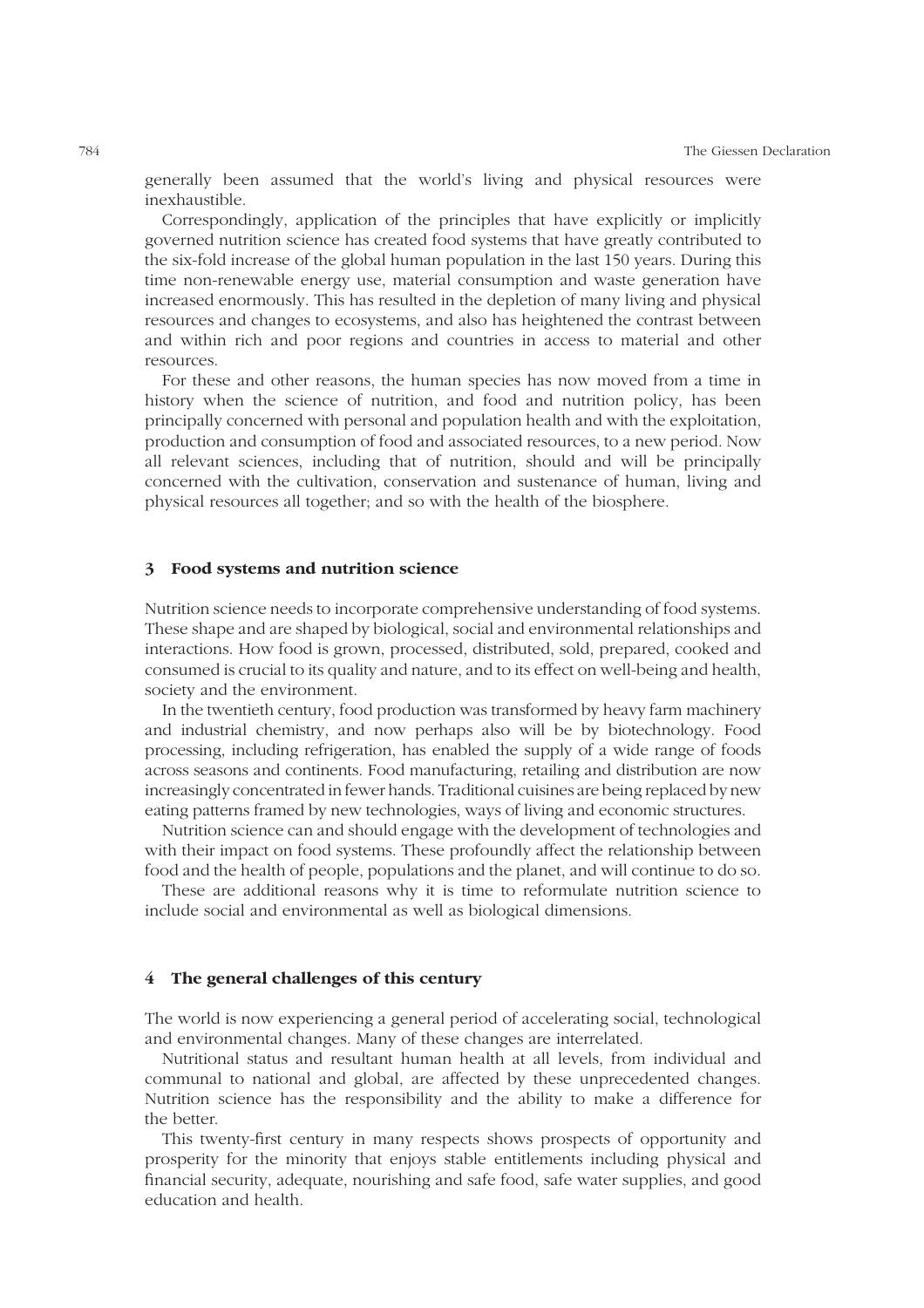#### The Giessen Declaration 785

The majority is not so fortunate. Most people in the world could in future be better off in some and possibly even most respects than they are now. But they are afflicted and threatened by interrelated deprivations that make social and individual life difficult and sometimes impossible. These include loss of amenities and skills; loss of traditional farming and food cultures; loss of land, property and independence; vulnerability to unemployment, dislocation, and other impoverishments; precipitate urbanisation; social, economic and political inequities and turmoil; poor governance, and conflicts and wars of many types.

Many planetary environmental indicators are now deteriorating. These include global climate change and the persistent depletion of stratospheric ozone; the depletion and degradation of topsoil; the accelerated loss of species and of fresh water and sources of energy; and increased use of and persistence of many chemical pollutants. Recent and current modes of food production have made major contributions to such adverse changes.

If these environmental changes are not arrested, the conditions of the natural world will deteriorate for future generations. The extraordinary significance of these changes is that, for the first time in human experience, the overall size and the economic activity of humankind exceed the capacity of the planet to supply, replenish and absorb. The biocapacity of the natural world is now beginning to diminish.

Overall, humankind has enjoyed a century of gains in life expectancy, in average income and in per capita food production, although these have been unevenly shared. Currently, however, these indices are looking unstable. Life expectancy has decreased in the past decade in some countries on most continents, and particularly in Sub-Saharan Africa and the former USSR. Income disparities have increased within and between many countries. Global per capita grain production, which accounts for around half of total world food energy, has declined since the late 1990s.

These and other changes collectively constitute an imminent global environmental crisis on a scale not previously encountered. Great pressures on various components of the life-support system of our planet are already evident. The resultant environmental and ecosystem changes pose many threats to food systems. To understand and remedy this situation will require extending the scope and collaborative engagement of many sciences, including that of nutrition.

## 5 The nutritional challenges of this century

Nutrition science is necessarily involved with these general challenges facing the world. Given its application in food and nutrition policy, the science is also faced with other interrelated challenges, also constituting an immense imminent crisis, which are and will remain its central direct concerns.

Global food and nutrition insecurity and inadequacy and even chronic hunger have not changed significantly in the last 20 years. These are made worse among the most deprived populations by increased inequity between rich and impoverished nations and populations, most especially in areas of conflict and disaster.

General and specific nutritional deficiencies increase vulnerability to infectious diseases, especially in women, infants and children. These infections in turn worsen food and nutrition security. Although improved in some parts of the world, nutritional deficiencies and infectious diseases have worsened in many of the more impoverished regions, nations and communities. Diarrhoeal diseases, HIV/AIDS and tuberculosis are examples of diseases crucially affected by nutritional status.